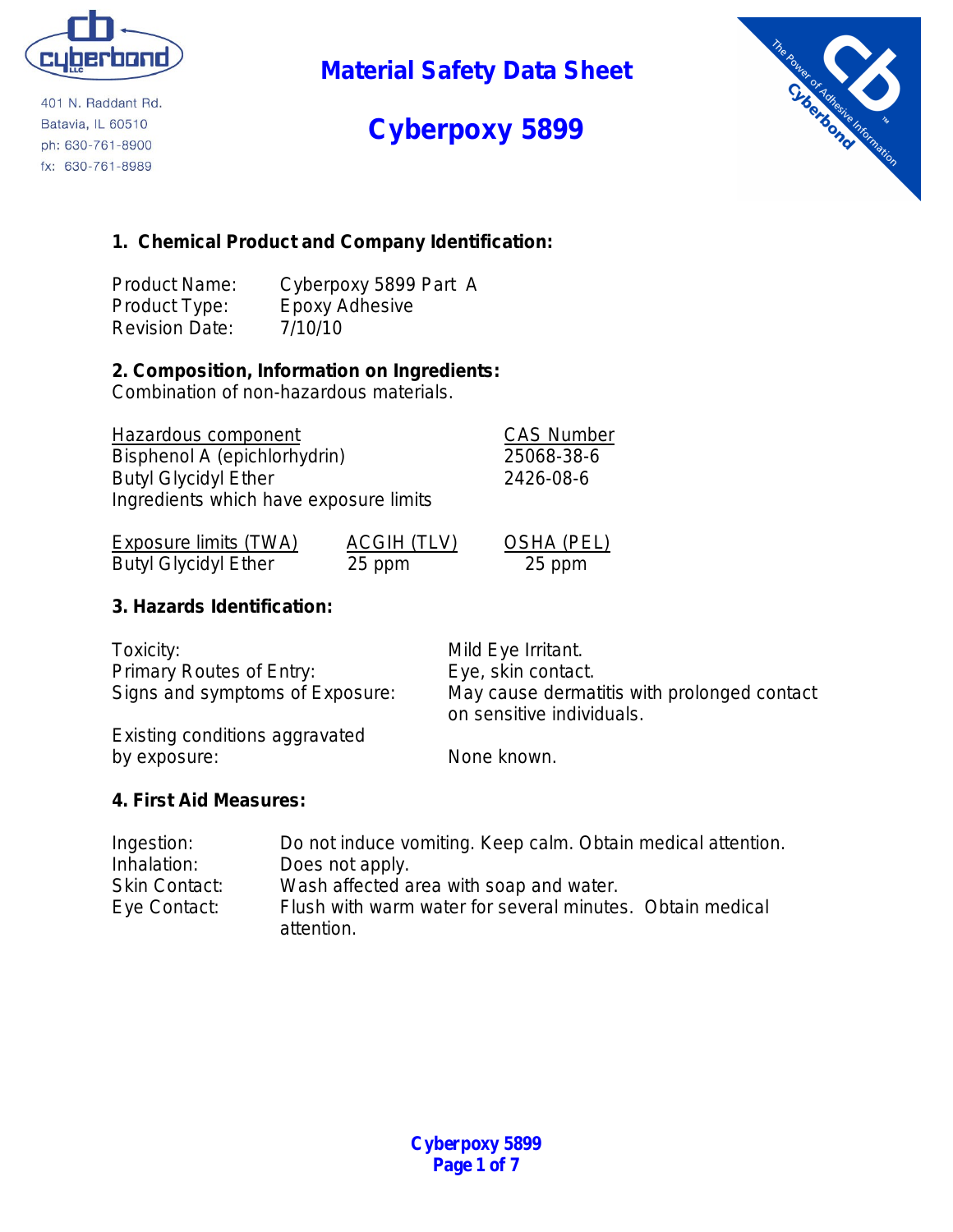## **Cyberpoxy 5899**

### **5. Fire Fighting Measures:**

Boiling Point  $>400^{\circ}$ F

Extinguishing Media: Foam, Dry Chemical, or Carbon Dioxide

Unusual Fire or Explosion Hazards: None Special Firefighting Procedures: None Hazardous Products Formed by Fire

Or Thermal Decomposition: Oxides of carbon; aldehydes and other organic substances may be formed during combustion.

#### **1. Accidental Release Measures:**

Steps to be taken in case of

spill or leak: Soak up with inert absorbent. Store in a partly filled, closed container until disposal.

### **2. Handling and Storage:**

| Safe storage: | Store below 100°F.                |
|---------------|-----------------------------------|
| Handling:     | Avoid contact with skin and eyes. |

### **3. Protective Equipment:**

| Eye Protection:                | Safety glasses or goggles with side shields.                                                                      |
|--------------------------------|-------------------------------------------------------------------------------------------------------------------|
| Skin:                          | Rubber, polyethylene, or neoprene gloves.                                                                         |
| Ventilation:                   | Local exhaust preferred although good general<br>mechanical ventilation is adequate except for<br>confined areas. |
| <b>Respiratory Protection:</b> | Does not apply.                                                                                                   |

### **4. Physical and Chemical Properties:**

| <b>White Paste</b>           |
|------------------------------|
| Mild                         |
| $>400^{\circ}$ F             |
| Less than 1mmHg $@20°C$      |
| Approximately 3 (air = $1$ ) |
| Not Applicable               |
| 1.25                         |
| Negligible                   |
|                              |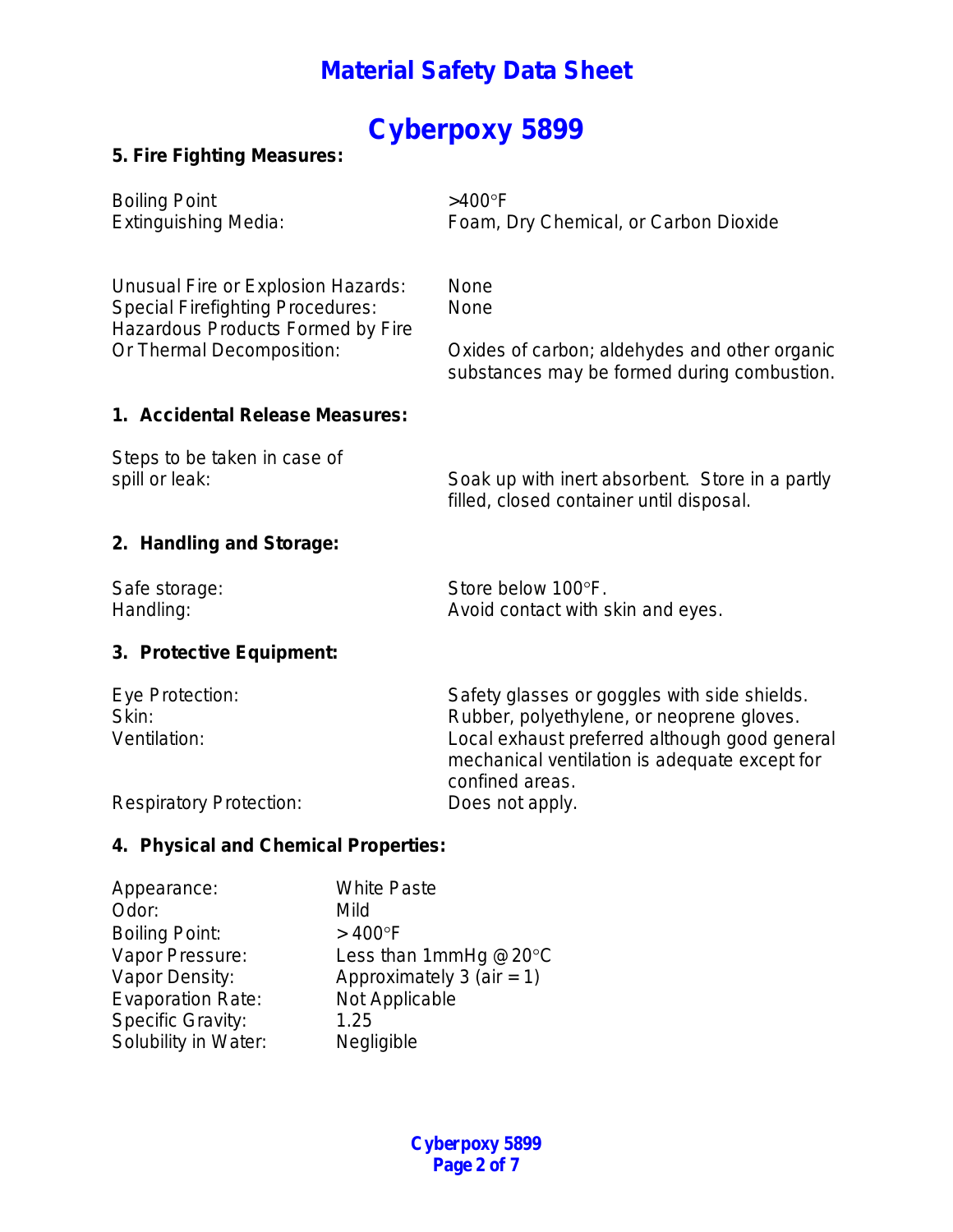## **Cyberpoxy 5899**

### **5. Stability and Reactivity:**

| Stability:                | Stable         |
|---------------------------|----------------|
| Hazardous Polymerization: | Will not occur |
| Incompatibility:          | <b>None</b>    |

- **11. Toxicological Information:** See Section 3
- 12. Ecological Information: No Data

### **13: Disposal Considerations:**

Disposal Procedures: Incinerate or dispose of in an approved landfill in accordance with local and EPA regulations. Not a RCRA Hazardous waste.

#### **14. Transportation Information:**

|  |  | Domestic Ground Transport |
|--|--|---------------------------|
|--|--|---------------------------|

| Proper Shipping Name:                  | Unrestricted |
|----------------------------------------|--------------|
| Hazard Class or Division: Unrestricted |              |

 Identification Number: None Marine Pollutant: No

### **15. Regulatory Information:**

CA Proposition 65: This product contains saccharin. Proper usage necessitates no Proposition 65 warning.

### **16: Other Information:**

| <b>Hazard</b>          | <b>NFPA Hazard Code®</b> | <b>HMIS Hazard Code®</b>                    |
|------------------------|--------------------------|---------------------------------------------|
| Health                 |                          |                                             |
| Fire                   |                          |                                             |
| Reactivity             |                          |                                             |
| <b>Specific Hazard</b> | None                     | <b>Personal Protection See</b><br>Section 8 |

NFPA is a registered trademark of the National Fire Protection Association. HMIS is a registered trademark of the National Paint and Coatings Association.

Prepared by: Cyberbond Regulatory Department Company: Cyberbond L.L.C.• 401 North Raddant Road• Batavia, IL 60510 Phone: 630-761-8900 /Fax: 630-761-8989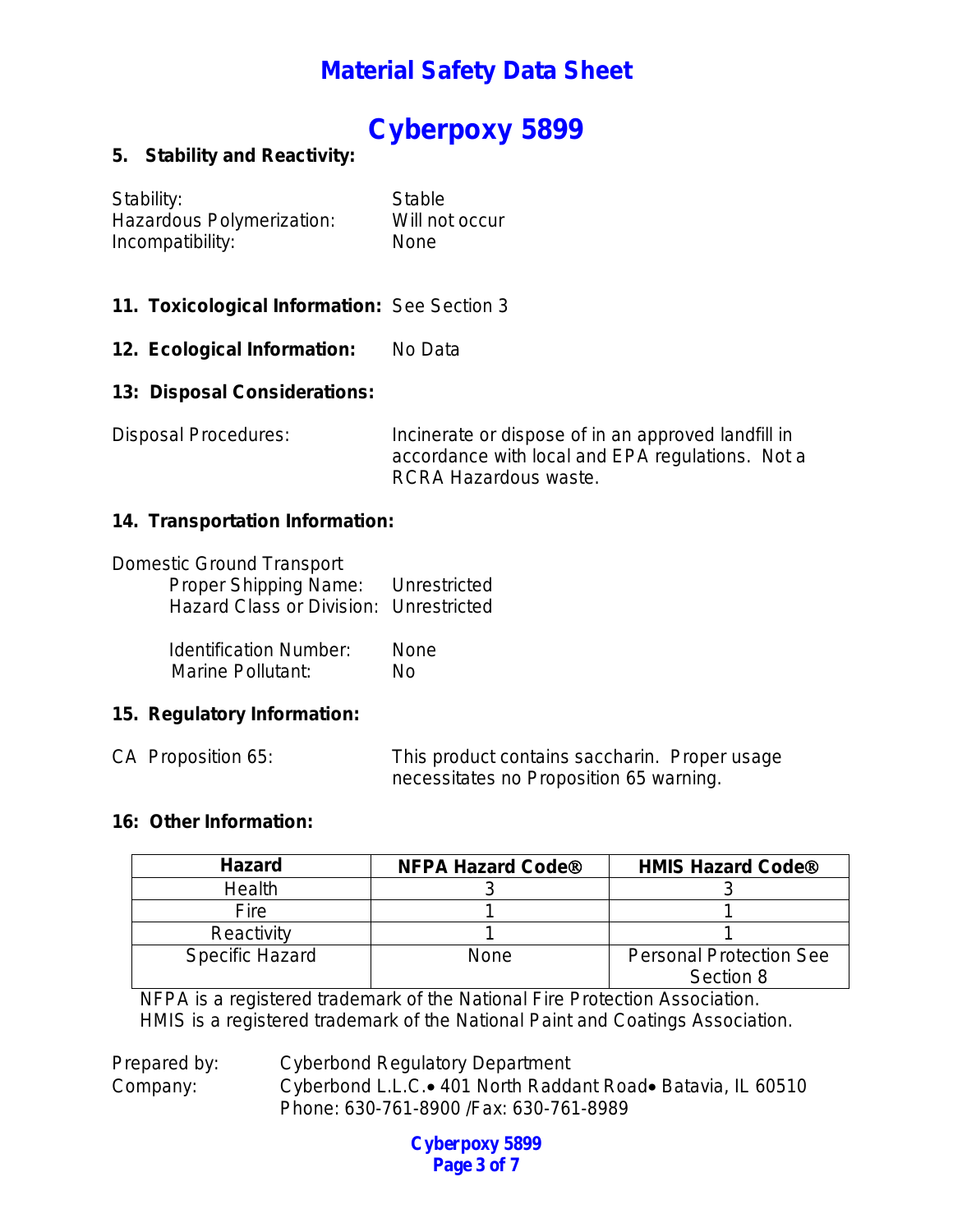# **Cyberpoxy 5899**

### **1. Chemical Product and Company Identification:**

Product Name: Cyberpoxy 5899 Part B<br>Product Type: Epoxy Hardener Product Type: Revised: 7/10/10 **2. Composition, Information on Ingredients:**

| Hazardous component | <b>CAS Number</b> |
|---------------------|-------------------|
| Polyamide resin     | 68082-29-1        |
| Trithylenetetramine | 112-24-3          |

This chemical has no documented exposure limits

### **3. Hazards Identification:**

| Toxicity:<br>Primary Routes of Entry:<br>Symptoms of acute over-exposure: | Eye, skin, and respiratory irritant.<br>Eye, skin contact. Inhalation<br>Prolonged contact may cause dermatitis with<br>sensitive individuals. Can cause severe<br>irritation with possible eye damage or<br>blindness. Sensitization and delayed lung |
|---------------------------------------------------------------------------|--------------------------------------------------------------------------------------------------------------------------------------------------------------------------------------------------------------------------------------------------------|
| Existing conditions aggravated                                            | effects.                                                                                                                                                                                                                                               |
|                                                                           |                                                                                                                                                                                                                                                        |
| by exposure:                                                              | May aggravate existing skin, eye and lung<br>conditions.                                                                                                                                                                                               |

#### **4. First Aid Measures:**

| Ingestion:           | Do not induce vomiting. Administer 3-4 glasses of milk<br>or water. Obtain immediate medical attention.                                             |
|----------------------|-----------------------------------------------------------------------------------------------------------------------------------------------------|
| Inhalation:          | Remove to fresh air. Administer oxygen if breathing is difficult. Get<br>Medical attention if symptoms persist.                                     |
| <b>Skin Contact:</b> | Remove contaminated clothing. Flush affected area with water for<br>15 minutes. Wash with soap and Water. Call physician if irritation<br>develops. |
| Eye Contact:         | Flush with warm water for 20 minutes. Obtain immediate medical<br>attention.                                                                        |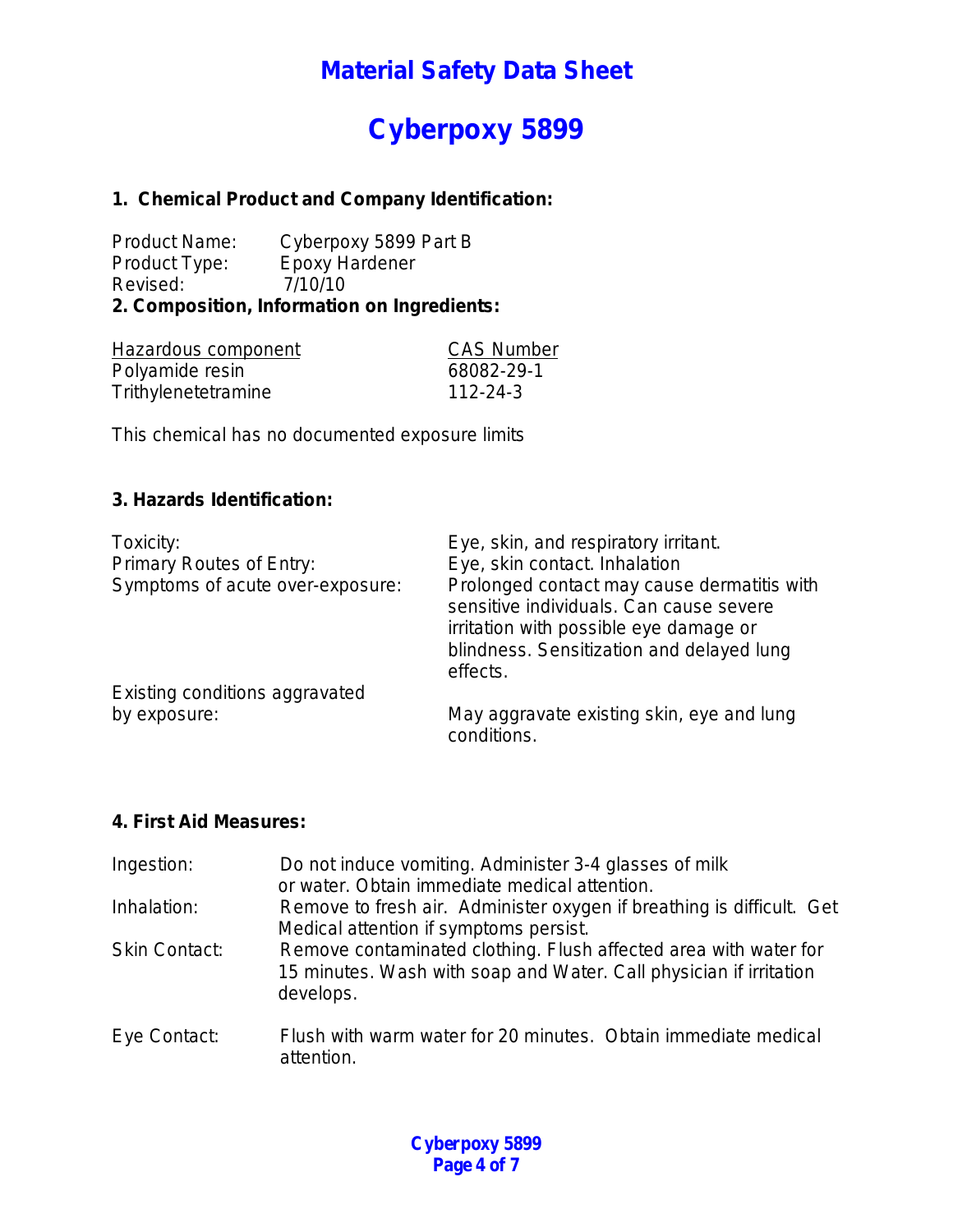# **Cyberpoxy 5899**

### **5. Fire Fighting Measures:**

| <b>Flash Point</b><br><b>Extinguishing Media:</b>                                                                                               | $>200^\circ F$<br>Foam, Dry Chemical, Water or Carbon Dioxide                                                                                                                                                                                                                                                                                                       |
|-------------------------------------------------------------------------------------------------------------------------------------------------|---------------------------------------------------------------------------------------------------------------------------------------------------------------------------------------------------------------------------------------------------------------------------------------------------------------------------------------------------------------------|
| Unusual Fire or Explosion Hazards:<br><b>Special Firefighting Procedures:</b><br>Hazardous Products Formed by Fire<br>Or Thermal Decomposition: | Personnel in vicinity and downwind should be<br>evacuated.<br>Wear full bunker gear, self-contained breathing<br>apparatus and protective clothing. Cool fire<br>exposed containers with water.<br>Oxides of carbon, sulfur, and nitrogen;<br>ammonia and other organic substances may<br>be formed during combustion.                                              |
| 6. Accidental Release Measures:                                                                                                                 |                                                                                                                                                                                                                                                                                                                                                                     |
| Steps to be taken in case of<br>spill or leak:                                                                                                  | Avoid personal contact. Soak up with inert<br>absorbent. Store in a partly filled, closed<br>container until disposal. Flush area with water<br>to remove trace residue. Prevent spill from<br>entering drainage/ sewer systems.                                                                                                                                    |
| 7. Handling and Storage:                                                                                                                        |                                                                                                                                                                                                                                                                                                                                                                     |
| Safe storage:<br>Handling:                                                                                                                      | Store below 100°F. Store in a cool, dry area<br>away from high temperatures and flames.<br>Avoid contact with skin, eyes and clothing.                                                                                                                                                                                                                              |
| 8. Protective Equipment:                                                                                                                        |                                                                                                                                                                                                                                                                                                                                                                     |
| Eye Protection:<br>Skin:<br>Ventilation:<br><b>Respiratory Protection:</b>                                                                      | Safety glasses or goggles with side shields.<br>Chemical-resistant rubber gloves.<br>Local exhaust preferred although good general<br>mechanical ventilation is adequate except for<br>confined areas.<br>None needed with normal use with proper<br>ventilation. In areas of poor ventilation use<br>NIOSH approved organic vapor cartridges for<br>uncured resin. |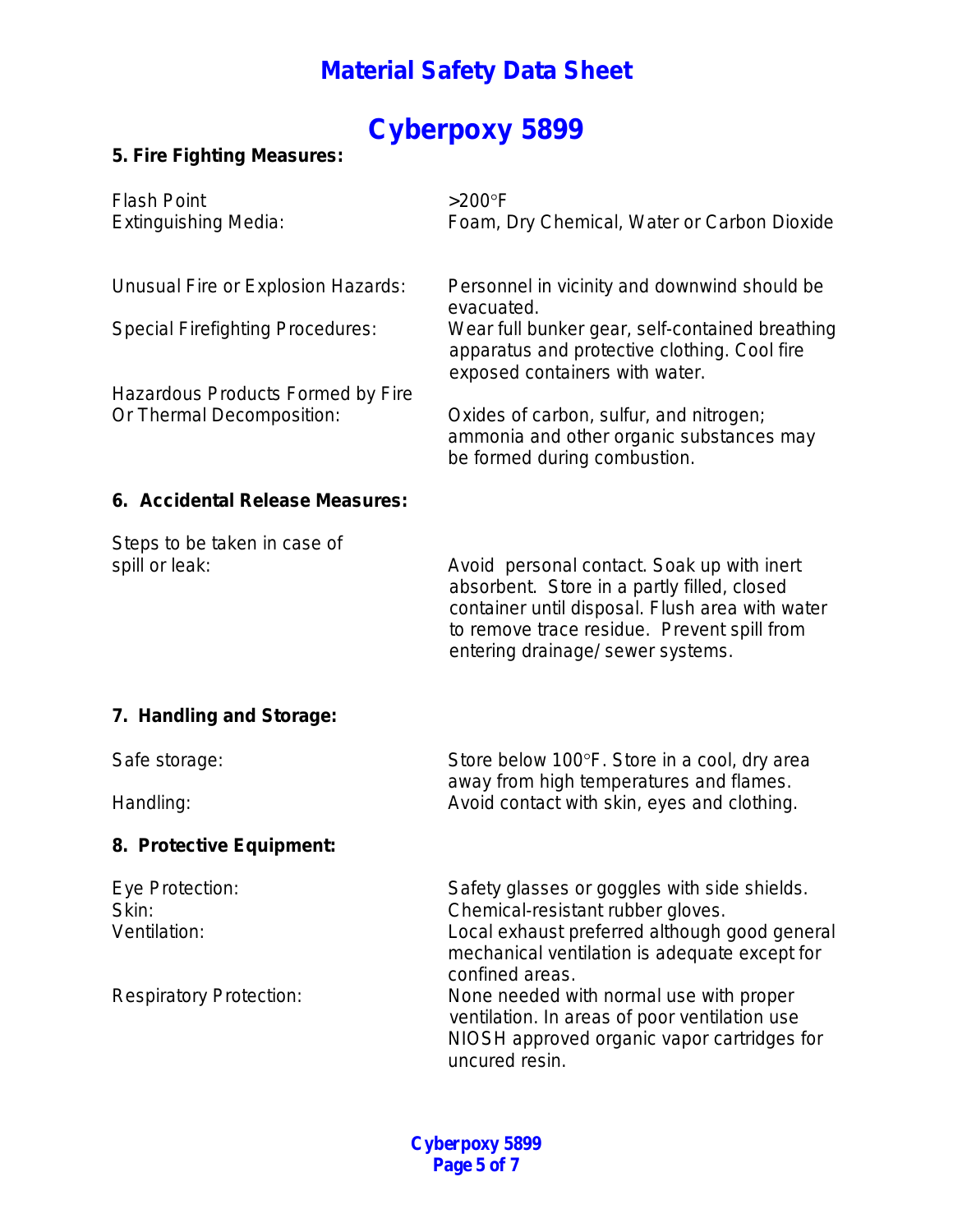## **Cyberpoxy 5899**

### **9. Physical and Chemical Properties:**

| Appearance:              | <b>Black paste</b> |
|--------------------------|--------------------|
| Odor:                    | amine-like         |
| <b>Boiling Point:</b>    | Not determined     |
| Vapor Pressure:          | <1mmHg at 70°F     |
| Vapor Density:           | Not determined     |
| <b>Evaporation Rate:</b> | Not determined     |
| <b>Specific Gravity:</b> | 1.28               |
| Solubility in Water:     | Negligible         |
|                          | $0$ g/L            |

### **7. Stability and Reactivity:**

| Stability:                | Stable                              |
|---------------------------|-------------------------------------|
| Hazardous Polymerization: | Will not occur                      |
| Incompatibility:          | Strong oxidizing agents and amines. |

### **11. Toxicological Information:** See Section 3

12. Ecological Information: No Data

### **13: Disposal Considerations:**

Disposal Procedures: Incinerate or dispose of in an approved landfill in accordance with local and EPA regulations. Not a RCRA Hazardous waste.

### **14. Transportation Information:**

| <b>Domestic Ground Transport</b>    |  |
|-------------------------------------|--|
| Proper Shipping Name: Non-regulated |  |
| Hazard Class or Division: N/A       |  |

| <b>Identification Number:</b> | N/A |
|-------------------------------|-----|
| <b>Marine Pollutant:</b>      | No  |

### **16. Regulatory Information:**

| CA Proposition 65: | <b>None</b>                                            |
|--------------------|--------------------------------------------------------|
| TSCA:              | All ingredients are listed or are exempt from listing. |
| <b>SARA 312:</b>   | Immediate health hazard; delayed health hazard         |

**Cyberpoxy 5899 Page 6 of 7**